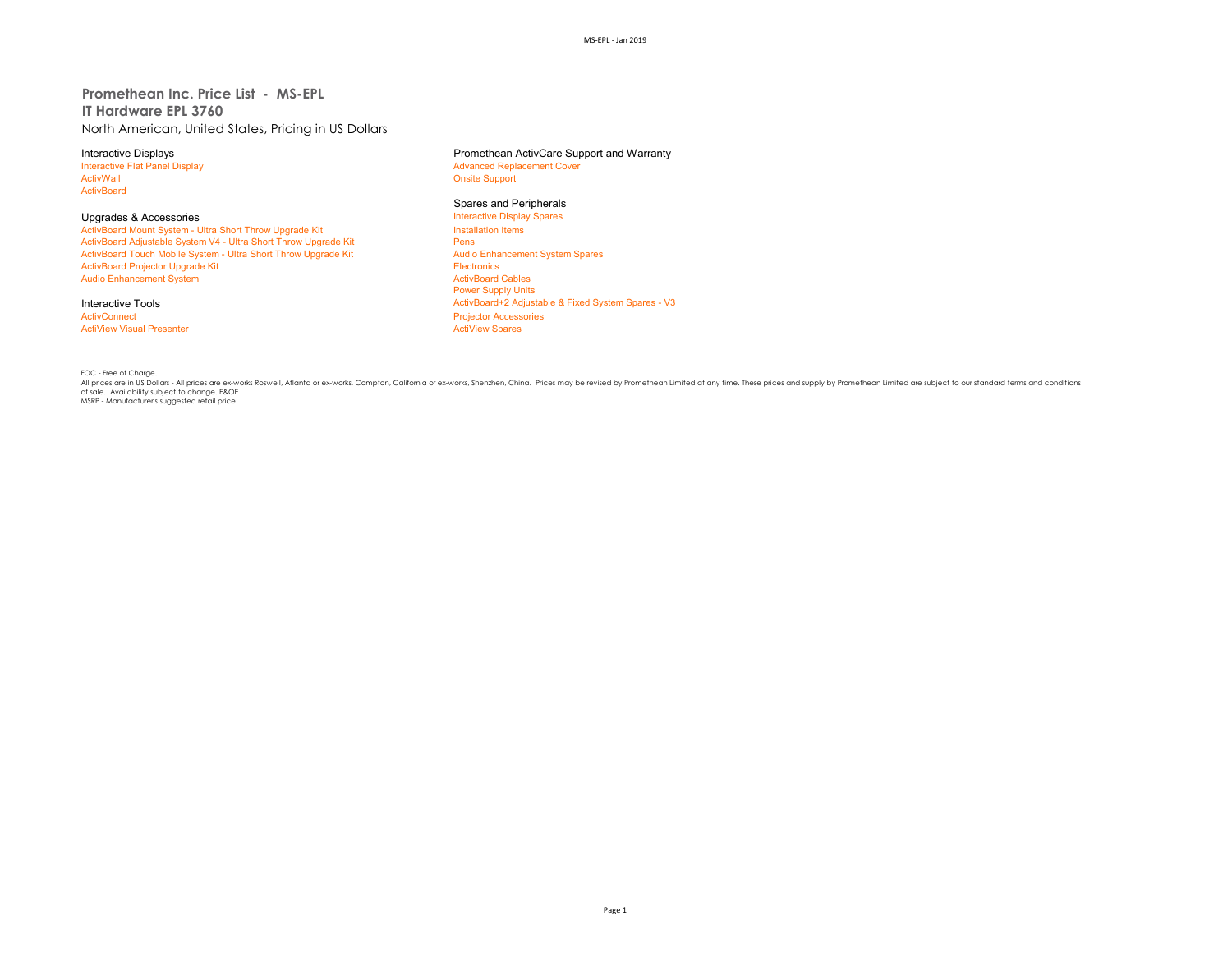# Interactive Displays

| <b>Product Code</b> | Product Name | <b>Product Description</b> | <b>MSRP</b> | AAS EDI |  |
|---------------------|--------------|----------------------------|-------------|---------|--|
|                     |              |                            |             |         |  |

# Interactive Flat Panel Display

| $VTP-65$    | <b>ActivPanel 65"</b>                  | ActivPanel 65" - 1 x Pen & cable pack included. ActivInspire Professional Edition available FOC                                                                                      | \$3,209  | \$2,022 |
|-------------|----------------------------------------|--------------------------------------------------------------------------------------------------------------------------------------------------------------------------------------|----------|---------|
| VTP2-75-4K  | <b>ActivPanel i-Series 75'</b>         | ActivPanel i-Series 75" - 1 x Pen & cable pack included. ActivInspire Professional Edition available FOC                                                                             | \$6.069  | \$3.641 |
| AP6-65A-4K  | ActivPanel 65" 4K + ActivConnect OPS-G | ActivPanel 65" 4K with ActivConnect OPS-G - 2 x Pen, Vesa Mount & cable pack included. ActivInspire Professional Edition available FOC                                               | \$4,639  | \$3,155 |
| AP6-70A     | ActivPanel V6 70" ACG OPS              | ActivPanel 70" with ActivConnect OPS-G - 2 x Pen, Vesa Mount & cable pack included. ActivInspire Professional Edition available FOCD                                                 | \$5,999  | \$4,079 |
| AP6-75A-4K  | ActivPanel 75" 4K + ActivConnect OPS-G | ActivPanel 75" 4K with ActivConnect OPS-G - 2 x Pen, Vesa Mount & cable pack included. ActivInspire Professional Edition available FOC                                               | \$7,139  | \$4,855 |
| AP6-86A-4K  | ActivPanel 86" 4K + ActivConnect OPS-G | ActivPanel 86" 4K with ActivConnect OPS-G - 4 x Pen, Vesa Mount & cable pack included. ActivInspire Professional Edition available FOC                                               | \$10,209 | \$6,942 |
| AP6-65W-4K  | ActivPanel 65" 4K + OPS-M (no OS)      | ActivPanel 65" 4K with Promethean OPS-M (no OS preinstalled) and ActivConnect-G - 2 x Pen, Vesa Mount & cable pack included.<br>ActivInspire Professional Edition available FOC      | \$5,889  | \$4,005 |
| AP6-70W     | ActivPanel 70" + OPS-M (no OS)         | ActivPanel 70" with Promethean OPS-M (no OS preinstalled) and ActivConnect-G - 2 x Pen, Vesa Mount & cable pack included. ActivInspire<br>Professional Edition available FOC         | \$7,249  | \$4,929 |
| AP6-75W-4K  | ActivPanel 75" 4K + OPS-M (no OS)      | ActivPanel 75" 4K with Promethean OPS-M (no OS preinstalled) and ActivConnect-G - 2 x Pen, Vesa Mount & cable pack included.<br>ActivInspire Professional Edition available FOC      | \$8,389  | \$5,705 |
| AP6-86W-4K  | ActivPanel 86" 4K + OPS-M (no OS)      | ActivPanel 86" 4K with Promethean OPS-M (no OS preinstalled) and ActivConnect-G - 2 x Pen, Vesa Mount & cable pack included.<br>ActivInspire Professional Edition available FOC      | \$11,459 | \$7,792 |
| AP6-65WS-4K | ActivPanel 65" 4K + OPS-M (Win 10)     | ActivPanel 65" 4K with Promethean OPS-M (Win 10 IoT preinstalled) and ActivConnect-G - 2 x Pen, Vesa Mount & cable pack included.<br>ActivInspire Professional Edition available FOC | \$6,109  | \$4,154 |
| AP6-70WS    | ActivPanel 70" + OPS-M (Win 10)        | ActivPanel 70" with Promethean OPS-M (Win 10 loT preinstalled) and ActivConnect-G - 2 x Pen, Vesa Mount & cable pack included.<br>ActivInspire Professional Edition available FOC    | \$7,459  | \$5,072 |
| AP6-75WS-4K | ActivPanel 75" 4K + OPS-M (Win 10)     | ActivPanel 75" 4K with Promethean OPS-M (Win 10 loT preinstalled) and ActivConnect-G - 2 x Pen, Vesa Mount & cable pack included.<br>ActivInspire Professional Edition available FOC | \$8,609  | \$5,854 |
| AP6-86WS-4K | ActivPanel 86" 4K + OPS-M (Win 10)     | ActivPanel 86" 4K with Promethean OPS-M (Win 10 loT preinstalled) and ActivConnect-G - 2 x Pen, Vesa Mount & cable pack included.<br>ActivInspire Professional Edition available FOC | \$11,679 | \$7,942 |
| APTMS-3     | <b>ActivPanel Mobile Stand</b>         | ActivPanel Mobile Stand - For use with current & previous versions of ActivPanel *                                                                                                   | \$859    | \$584   |
| AP86ASF     | Adi Mount Fir System                   | Adjustable Wall Mount System with Floor Support for use with ActivPanel V5 86"Panel                                                                                                  | \$1,437  | \$977   |
| AP86ASW     | Adj Mount System                       | Adjustable Wall Mount System for use with ActivPanel V5 86" Panel.                                                                                                                   | \$1,078  | \$733   |
| AP70ASW     | Adi Mount System 70" APT2              | Adjustable Wall Mount System for 70" ActivPanel Touch 2                                                                                                                              | \$1,078  | \$733   |
| AP70ASF     | Adi Mount Fir System 70" APT2          | Adiustable Wall Mount System with Floor Support for 70" ActivPanel Touch 2                                                                                                           | \$1,437  | \$977   |
| AP70ASM     | Mobile Adj System 70" APT2             | Mobile Adjustable Stand System for 70" ActivPanel Touch 2                                                                                                                            | \$1,977  | \$1,344 |
| AP75ASM     | Mobile Adj System 75" AP               | Mobile Adjustable Stand System for 75" ActivPanel                                                                                                                                    | \$1,977  | \$1,344 |
| AP-WALLMNT  | VTP-65 Wall Mount bracket              | VTP-65 Wall Mount bracket                                                                                                                                                            | \$99     | \$67    |

| <b>AB10T88D</b> | ActivBoard 10Touch 88 Dry Erase | ActivBoard 10Touch Range 88" Dry Erase electronic interactive whiteboard. ActivInspire Professional Edition available FOC.       | \$1,859 | \$1.264 |
|-----------------|---------------------------------|----------------------------------------------------------------------------------------------------------------------------------|---------|---------|
| AB10T78D        | ActivBoard 10Touch 78 Dry Erase | ActivBoard 10Touch Range 78" Dry Erase electronic interactive whiteboard. ActivInspire Professional Edition available FOC.       | \$1.569 | \$1,067 |
| AW88            | ActivWall 88                    | ActivWall 88 electronic interactive whiteboard with speakers & 2 x Digital Pen. ActivInspire Professional Edition available FOC. | \$2,709 | \$1,842 |

# ActivBoard Upgrades & Accessories

| , ion record opgraacs a , iooossonos |                     |                            |            |  |
|--------------------------------------|---------------------|----------------------------|------------|--|
| Product Code                         | <b>Product Name</b> | <b>Product Description</b> | MSRP MS-EP |  |
|                                      |                     |                            |            |  |

# ActivBoard Mount System - Ultra Short Throw Upgrade Kit

| ABMTSUPG-UST | Mount Uparade Kit - UST                                         | ActivBoard Mount with DLP ultra short throw projector - Wallbox not included. For use with both current and previous versions of 64", 78", 87", | \$2.279 | \$1,550 |
|--------------|-----------------------------------------------------------------|-------------------------------------------------------------------------------------------------------------------------------------------------|---------|---------|
|              |                                                                 | 88", 95" ActivBoard & ActivWall 88                                                                                                              |         |         |
|              |                                                                 |                                                                                                                                                 |         |         |
|              | ActivBoard Adjustable System V4 - Ultra Short Throw Uparade Kit |                                                                                                                                                 |         |         |
| ABASUPG-UST  | Adiustable Uparade Kit - UST                                    | ActivBoard Adjustable Stand with DLP ultra short throw projector - For use with all sizes of 300 and 500 ranges and all variants of ActivBoard  | \$4,709 | \$3,202 |
|              |                                                                 | Touch 88" only.                                                                                                                                 |         |         |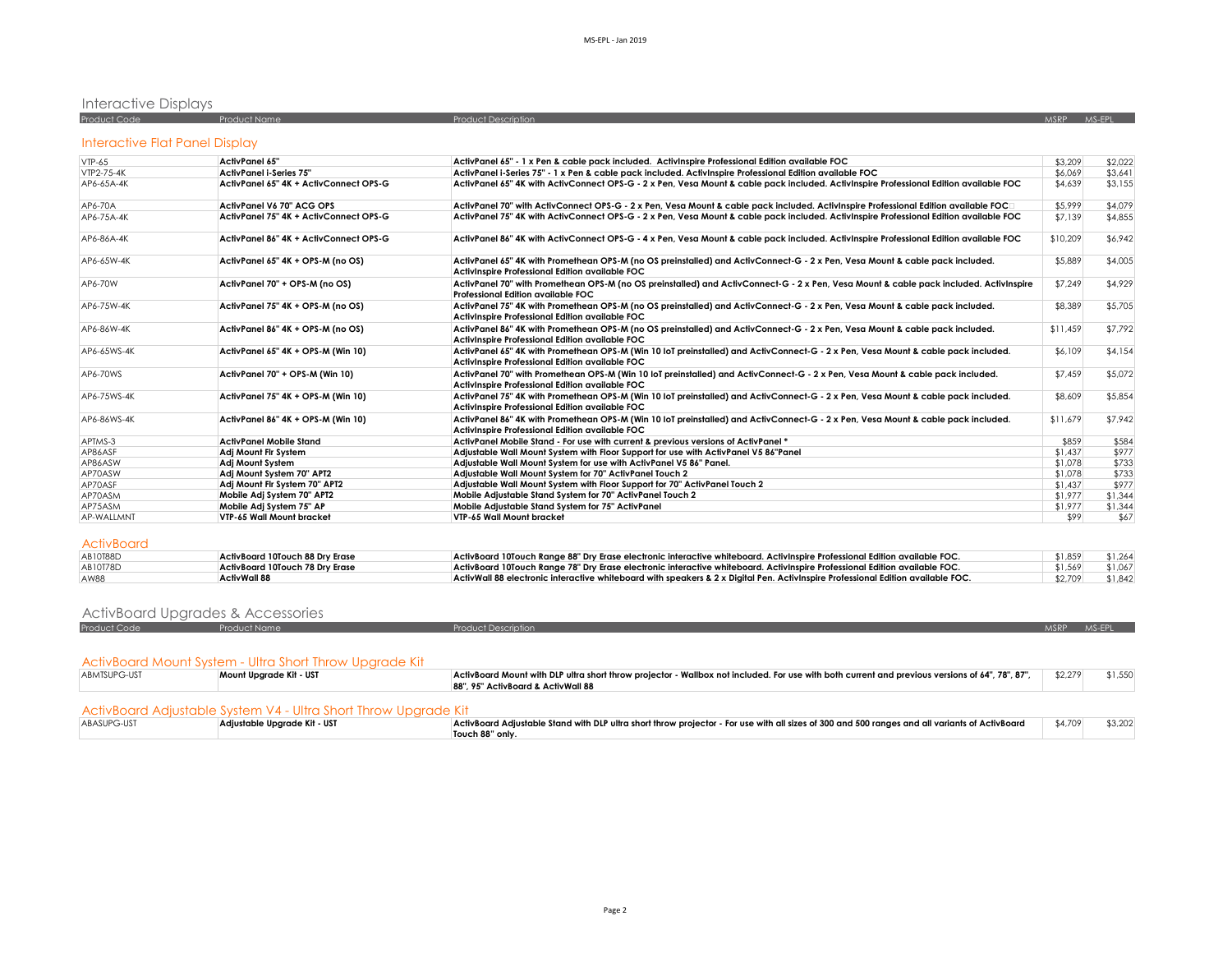# ActivBoard Upgrades & Accessories

# ActivBoard Projector Upgrade Kit

| ABKIT-MSV4-UST2  | AB Mobile V4 Stand Retrofit Kit UST-P2           | Retrofit kit for installation of UST-P2 projector on V4 (EST) mobile stand. Includes UST-P2 projector and ABMS-UST2              | \$2,859 | \$1,944 |
|------------------|--------------------------------------------------|----------------------------------------------------------------------------------------------------------------------------------|---------|---------|
| ABKIT-AFSV3-UST2 | AB Fixed-Adiustable V3 Stand Retrofit Kit UST-P2 | Retrofit kit for installation of UST-P2 projector on V3 Fixed and Adjustable stands. Includes UST-P2 projector and UST2-Plate    | \$2.139 | \$1,455 |
| ABKIT-AFSV4-UST2 | AB Fixed-Adiustable V4 Stand Retrofit Kit UST-P2 | Retrofit kit for installation of UST-P2 projector on V4 Fixed and Adjustable stands. Includes UST-P2 projector and ABAFS-UST-KIT | \$2,209 | \$1,502 |

#### Audio Enhancement System

| ASB-40-2 | tivSoundBc | . Mountina brackets included.<br>: • an ActivSoundBar - For use with current versions of ActivBoard Touch & ActivPanel Ranae. • | \$219 | $\sim 149$ |  |  |  |
|----------|------------|---------------------------------------------------------------------------------------------------------------------------------|-------|------------|--|--|--|
|          |            |                                                                                                                                 |       |            |  |  |  |

## ActivBoard Touch Mobile System - Ultra Short Throw Upgrade Kit

| ABMSBUPG-UST | ABT Mobile Upg Kit - UST | ActivBoard Touch Mobile Stand with DLP ultra short throw projector - For use with all 78 & 88" sizes and versions of ActivBoard Touch only | \$3,069 \$2,087 |
|--------------|--------------------------|--------------------------------------------------------------------------------------------------------------------------------------------|-----------------|
|              |                          |                                                                                                                                            |                 |

| Interactive Tools                |                                       |                                                                                         |             |         |
|----------------------------------|---------------------------------------|-----------------------------------------------------------------------------------------|-------------|---------|
| Product Code                     | <b>Product Name</b>                   | Product Description                                                                     | <b>MSRP</b> | MS-EPL  |
| <b>ActivConnect</b>              |                                       |                                                                                         |             |         |
| ACON1-G                          | <b>ActivConnect G-Series</b>          | <b>ActivConnect G-Series collaboration device</b>                                       | \$359       | \$244   |
| ACON1-OPS                        | <b>ActivConnect OPS</b>               | AP PC for Android ACON1-OPS                                                             | \$429       | \$292   |
| OPS2-5P8R256S                    | Promethean OPS-M (no OS preinstalled) | Open Pluggable Specification Mini PC (No OS preinstalled) for use with ActivPanels      | \$1,499     | \$1,019 |
| OPS2-5P8R256S-WIN                | OPS-M (Win10 IoT)                     | Open Pluggable Specification Mini PC (with Win10 preinstalled) for use with ActivPanels | \$1.709     | \$1,162 |
| <b>ActiView Visual Presenter</b> |                                       |                                                                                         |             |         |
| AV324                            | <b>ActiView 324 Visual Presenter</b>  | ActiView 324 Visual Presenter                                                           | \$799       | \$543   |

### **Notes**

\* Pricing applies to 48 contiguous US States only.

# Promethean ActivCare Support and Warranty

| Product Code                      | Product Name                   | <b>Product Description</b>                                                                      | MSRP - | MS-FPI |
|-----------------------------------|--------------------------------|-------------------------------------------------------------------------------------------------|--------|--------|
|                                   |                                |                                                                                                 |        |        |
| <b>Advanced Replacement Cover</b> |                                |                                                                                                 |        |        |
| ABT5YRARC                         | ActivBoard Touch 5 Year ARC    | ActivBoard Touch range - Enhancement, Advanced Replacement Cover, 5 Years                       | \$169  | \$115  |
|                                   |                                |                                                                                                 |        |        |
| APL5YRARC                         | ActivPanel (Large) 5 Year ARC  | ActivPanel Large (size 80"+) - Extension, Advanced Replacement Cover, 5 years                   | \$329  | \$224  |
| APM5YRARC                         | ActivPanel (Medium) 5 Year ARC | ActivPanel Medium (size up to & including 79") - Extension, Advanced Replacement Cover, 5 years | \$219  | \$149  |
|                                   |                                |                                                                                                 |        |        |
| <b>PRJ5YRARC</b>                  | <b>Projector 5 Year ARC</b>    | Projector range - Extension & Enhancement, Advanced Replacement Cover, 5 years                  | \$109  | \$74   |
|                                   |                                |                                                                                                 |        |        |

#### Onsite Support

| <b>ABT5YROSS</b> | ActivBoard Touch 5 Year OSS    | ActivBoard Touch range - Enhancement, On Site Support, 5 Years                       | \$429 | \$292 |
|------------------|--------------------------------|--------------------------------------------------------------------------------------|-------|-------|
| APL5YROSS        | ActivPanel (Large) 5 Year OSS  | ActivPanel Large (size 80"+) - Extension, On Site Support, 5 Years                   | \$539 | \$367 |
| APM5YROSS        | ActivPanel (Medium) 5 Year OSS | ActivPanel Medium (size up to & including 79") - Extension, On Site Support, 5 years | \$359 | \$244 |
| <b>PRJ5YROSS</b> | <b>Projector 5 Year OSS</b>    | Projector 5 Year OSS                                                                 | \$289 | \$197 |

### **Notes**

<sup>1</sup> OSS available in 48 contiguous US states Please refer to Warranty at a Glance Matrix for applicable countries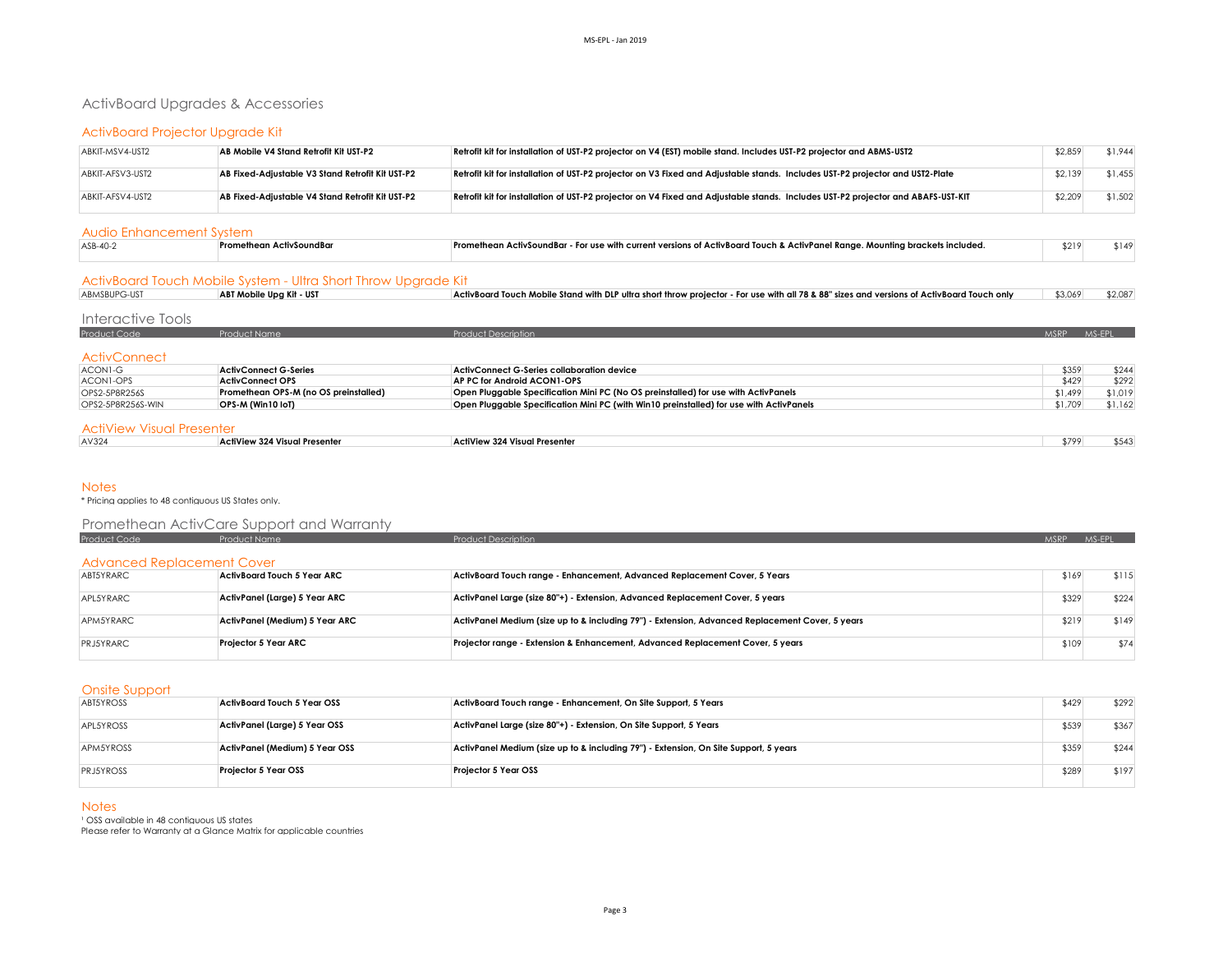# Spares and Peripherals

| Product Code                      | Product Name                       | <b>Product Description</b>                                      | <b>MSRP</b> | MS-EPL |
|-----------------------------------|------------------------------------|-----------------------------------------------------------------|-------------|--------|
| <b>Interactive Display Spares</b> |                                    |                                                                 |             |        |
| ACON1-G-REMOTE                    | <b>ActivConnect G-Series</b>       | ActivConnect G-Series collaboration device                      | \$20        | \$14   |
| AP-REMOTE-CONTROL                 | <b>ActivPanel Remote</b>           | Remote control for ActivPanel versions 5-6 & i-Series           | \$12        | \$8    |
| APT2-REMOTE                       | <b>ActivPanel Touch Remote</b>     | Remote control for ActivPanel Touch - For use with versions 1-3 | \$19        | \$13   |
| AP4F-REMOTE                       | <b>ActivPanel Remote</b>           | Remote control for ActivPanel 70" & 80"                         | \$19        | \$13   |
| AP-ACC-HOLDER                     | <b>ActivPanel Accessory Holder</b> | ActivPanel Accessory Holder for AP5/AP6                         |             | \$6    |
| AP-ERASER                         | <b>ActivPanel Eraser</b>           | ActivPanel Eraser for AP5/AP6                                   |             | \$6    |

## Installation Items

| ASB-40-2-BRKT-KIT | ASB-40 Uparade Bracket Kit       | For use with ASB-40 when mounting on an ActivBoard 10T or V5 70" panel. Not required to be purchased seperately for ActivPanel 75"+       |      |
|-------------------|----------------------------------|-------------------------------------------------------------------------------------------------------------------------------------------|------|
| DR-5762064        | Wall hanging bracket 300/300 Pro | Wall hanging bracket kit for 300 & 300 Pro Range ActivBoard - Contains 4 brackets                                                         | \$13 |
| AB10T-ADJ-BRKT    | <b>AB10T Lower Bracket</b>       | Lower bracket kit (x2 brackets) – needed when upgrading to a 10T board for use with Fixed, Adjustable and Mobile stands - not required to |      |
|                   |                                  | upgrade mount systems                                                                                                                     |      |
| AB-TOUCH-BRKT-KIT | ActivBoard Touch Bracket Kit     | ActivBoard Touch Bracket Kit (Touch Boards Only)                                                                                          | \$13 |
|                   |                                  |                                                                                                                                           |      |
|                   |                                  |                                                                                                                                           |      |

#### Audio Enhancement System Spares

| ASB-40-RC | Control<br><b>ActivSoundRar</b> | - Remote control for Promethean ActivSoundBar |  |  |
|-----------|---------------------------------|-----------------------------------------------|--|--|
|           |                                 |                                               |  |  |

# Spares and Peripherals

| Product Name                      | <b>Product Description</b>                                                                                                            |       | MS-EPL      |
|-----------------------------------|---------------------------------------------------------------------------------------------------------------------------------------|-------|-------------|
|                                   |                                                                                                                                       |       |             |
| ActivPanel V6 86" Pen (Thin nib)  | Spare pen for ActivPanel V6 86" (Thin nib)                                                                                            | \$15  | \$10        |
| ActivPanel V6 86" Pen (Thick nib) | Spare pen for ActivPanel V6 86" (Thick nib)                                                                                           | \$15  | \$10        |
| ActivPanel V6 Pen (Non 86")       | Spare pen for ActivPanel V6 for the 65", 70" & 75"                                                                                    | \$15  | \$10        |
| ActivPanel Pen                    | Spare Pen for use with ActivPanel version 5 4k only                                                                                   | \$15  | \$10        |
| ActivPanel Pen                    | Spare Pen for use with ActivPanel version 5 (not for use with 4k)                                                                     | \$15  | \$10        |
| i-Series Pen                      | ActivPanel i-Series Pen                                                                                                               | \$15  | \$10        |
| ActivPen 4 nibs                   | Pack of 100 nibs for ActivPen 4 with manufacturing date stamp of 11 October 2010 onwards                                              | \$179 | \$122       |
| ActivPen 4 nibs                   | Pack of 100 nibs for ActivPen 4 with manufacturing date stamp of 10 October 2010 or earlier                                           | \$179 | \$122       |
| <b>Diaital Pen Nibs</b>           | Pack of nibs for use with ActivPanel and ActivBoard Touch Digital Pen                                                                 | \$7   | \$5         |
| <b>AW Teacher Pen</b>             | ActivWall Teacher Pen - For use with all variants of ActivWall                                                                        | \$49  | \$33        |
| <b>ActivPanel Stylus</b>          | <b>Replacement for ActivPanel Stylus</b>                                                                                              | \$7   | \$5         |
| AW Student Pen 1                  | ActivWall Student Pen - For use with all variants of ActivWall. Performs as the second pen, after the Teacher Pen,                    | \$49  | \$33        |
| AW Student Pen 2                  | ActivWall Student Pen - For use with ActivWall 102 & ActivWall 135 as a 3rd pen.                                                      | \$49  | \$33        |
| Student ActivPen 50 - 2 Pack      | Student ActivPen 50. Cordless battery-free pen for ActivBoard - For use with 100, 300, 300 Pro & 500 Pro Range                        | \$139 | \$95        |
| AW Student Pen 3                  | ActivWall Student Pen - For use with ActivWall 135 as a 4th pen.                                                                      | \$49  | \$33        |
| <b>ActivBoard Pen</b>             | ActivBoard Digital Pen - For use with ActivBoard 10 Touch Range only                                                                  | \$110 | \$75        |
| Teacher ActivPen 50 - 2 Pack      | Teacher ActivPen 50. Cordless battery-free pen for ActivBoard - For use with 100, 300, 300 Pro & 500 Pro Range                        | \$109 | \$74        |
| Teacher ActivPen 50 - 10 Pack     | Teacher ActivPen 50. Cordless battery-free pen for ActivBoard - For use with 100, 300, 300 Pro & 500 Pro Range                        | \$419 | \$285       |
| ActivPen 3 nibs                   | Pack of 100 nibs for ActivPen 3                                                                                                       | \$39  | \$27        |
| ActivArena spare pen set          | ActivArena Spare pen set. Cordless battery-free pen for ActivBoard - Set comprises 1 teacher & 1 student ActivArena Pen. For use with | \$89  | \$61        |
|                                   |                                                                                                                                       |       | <b>MSRP</b> |

# ActivBoard Cables

| CB-5883067            | USB Cable - 3 Metre           | 3 metre USB cable - For use with 100, 300, 300 Pro & 500 Pro Range ActivBoard & ActivPanels |  |
|-----------------------|-------------------------------|---------------------------------------------------------------------------------------------|--|
| AB-TOUCH-5M-USB-CABLE | ActivBoard Touch 5m USB Cable | ActivBoard Touch 5m USB Cable (Touch Boards Only)                                           |  |

# Power Supply Units

| <b>ACTIVUNIVPSU2</b>   | ActivSlate/ActivBoard PSU     | Power supply unit with mains lead (power cable) for ActivSlate 2.4, 100 and 300 Range ActivBoards; not compatible with ActivSlate 60 | \$79 | \$54 |
|------------------------|-------------------------------|--------------------------------------------------------------------------------------------------------------------------------------|------|------|
| PSU-DUAL-MODE-ABOARD   | US PSU - 500 Pro Ranae        | Power supply unit for 500 Range ActivBoard                                                                                           | \$39 | \$27 |
| ACTIV-DUALMODE-LEAD-US | US Mains Lead - 500 Pro Range | US mains lead (power cable) for 500 Ranae ActivBoard & ActivPanels                                                                   |      | \$6  |
| AB23AMPPSUKIT-US       | US PSU - 300 Pro Ranae        | Power supply unit with mains lead (power cable) (for use with 300 Pro Range ActivBoards)                                             | \$49 | \$33 |
| ACON1-G-PSU-KIT        | <b>ActivConnect-G PSU</b>     | Power supply for ActivConnect G-Series collaboration device                                                                          | \$18 | \$12 |
|                        |                               |                                                                                                                                      |      |      |